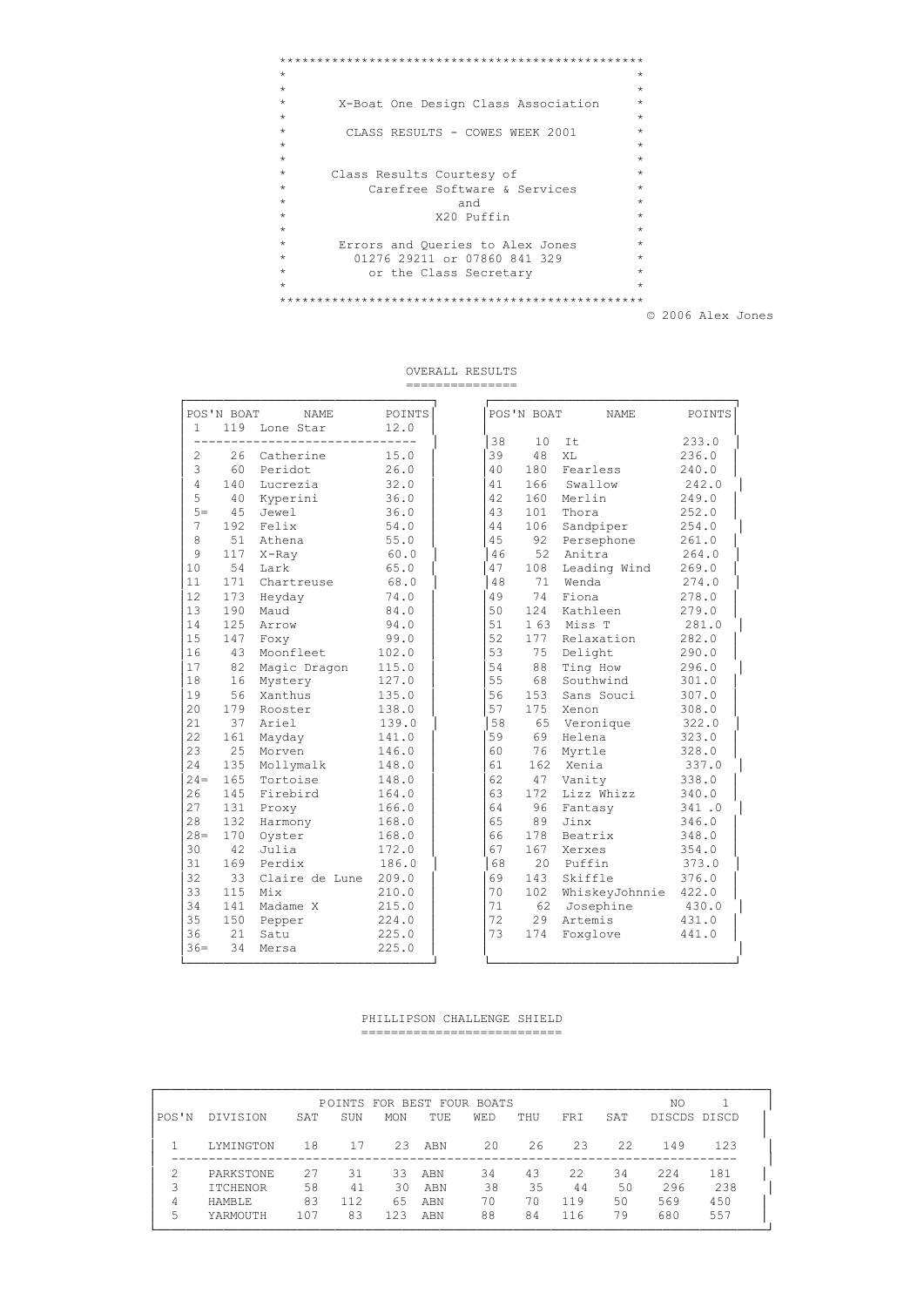## COWES

|                      | RACES<br>POINTS                        | POINTS TOTALS                       |
|----------------------|----------------------------------------|-------------------------------------|
| PROVISIONAL OR FINAL | - F.<br>F.<br>F F<br>- F<br>ਸ<br>- F - | POSITION<br>NO                      |
| DAY                  | SA SU MO TU WE TH FR SA                | $DTS -$<br>LIST<br>DIS-             |
| DATE                 | 7 8 9 10 11<br>5 h                     | CARD<br>CARDS                       |
| NAME.<br><b>BOAT</b> |                                        | POINTS<br>'POS'N BOAT<br>NAME       |
| 20 Puffin            | 60 63 NC AB NC 56 65 55                | Puffin<br>373.0<br>373<br>20<br>447 |
|                      |                                        |                                     |

# HAMBLE

| ====== |                      |    |       |                         |                   |    |           |         |       |        |               |     |                 |              |        |  |
|--------|----------------------|----|-------|-------------------------|-------------------|----|-----------|---------|-------|--------|---------------|-----|-----------------|--------------|--------|--|
|        |                      |    |       |                         | POINTS            |    | RACES     |         |       |        | POINTS TOTALS |     |                 |              |        |  |
|        | PROVISIONAL OR FINAL | F  | F     | F                       | F                 | F  | F         | F       | P     | NO     |               |     |                 | POSITION     |        |  |
|        | DAY                  | SA | SU    | MO TU                   |                   | WE | TH FR SA  |         |       | $DIS-$ | $DIS-$        |     |                 | LIST         |        |  |
|        | DATE                 | 4  | 5.    | 6                       | 7                 | 8  |           | 9 10 11 |       | CARDS  | CARD          |     |                 |              |        |  |
| BOAT   | NAME                 |    |       |                         |                   |    |           |         |       |        |               |     | POS'N BOAT      | NAME         | POINTS |  |
|        |                      |    |       |                         |                   |    |           |         |       |        |               |     |                 | 54 Lark      | 65.0   |  |
|        | $10$ It              |    |       | 34 42 32 AB 34 46 46 45 |                   |    |           |         |       | 279    | 233           |     |                 |              |        |  |
|        | 21 Satu              |    |       | RE 33 27 AB 16 RE       |                   |    |           |         | 47 29 | 299    | 225           |     | 82              | Magic Dragon | 115.0  |  |
|        | 54 Lark              |    |       | 10 DO 10 AB             |                   |    | 6 5 13 21 |         |       | 143    | 65            | 3   | 179             | Rooster      | 138.0  |  |
|        | 62 Josephine         |    |       | 63 RE RE AB ND RE ND ND |                   |    |           |         |       | 504    | 430           | 4   | 150             | Pepper       | 224.0  |  |
|        | 71 Wenda             |    |       | 44 20 RE AB ND RE 30 33 |                   |    |           |         |       | 348    | 274           |     | 21              | Satu         | 225.0  |  |
|        | 82 Magic Dragon      |    |       | 22 21 13 AB ND          |                   |    |           | 6 37 16 |       | 189    | 115           | 6   | 10 <sup>°</sup> | It           | 233.0  |  |
|        | 96 Fantasy           |    |       | 54 56 NC AB OC 47 59 51 |                   |    |           |         |       | 415    | 341           |     | 180             | Fearless     | 240.0  |  |
|        | 108 Leading Wind     |    |       | 51 58 RE AB 43 26 52 39 |                   |    |           |         |       | 343    | 269           | 8   | 166             | Swallow      | 242.0  |  |
|        | 124 Kathleen         |    | 52 47 |                         | 40 AB 52 49 39 54 |    |           |         |       | 333    | 279           | 9   | 108             | Leading Wind | 269.0  |  |
|        | 150 Pepper           |    |       | 36 51 30 AB 39 34 56 34 |                   |    |           |         |       | 280    | 224           | 10  | 71              | Wenda        | 274.0  |  |
|        | 166 Swallow          |    |       | 18 52 ND AB 49 RE 42    |                   |    |           |         | 8     | 316    | 242           | 11  | 124             | Kathleen     | 279.0  |  |
|        | 174 Foxglove         |    |       | NC NC NC AB ND NC NC NC |                   |    |           |         |       | 515    | 441           | 12  | 96              | Fantasy      | 341.0  |  |
|        | 179 Rooster          |    |       | 33 38 15 AB 14 33 40    |                   |    |           |         | 5     | 178    | 138           | 13  | 62              | Josephine    | 430.0  |  |
|        | 180 Fearless         | 42 |       | 67 31 AB 40 37          |                   |    |           | 49      | 41    | 307    | 240           | 114 | 174             | Foxal ove    | 441 0  |  |

| =====                |     |              |     |                         |     |       |         |       |        |               |               |            |              |        |
|----------------------|-----|--------------|-----|-------------------------|-----|-------|---------|-------|--------|---------------|---------------|------------|--------------|--------|
|                      |     |              |     | POINTS                  |     | RACES |         |       |        | POINTS TOTALS |               |            |              |        |
| PROVISIONAL OR FINAL | F   |              | F   | F                       |     | F     | F       | P     | NO.    |               |               |            | POSITION     |        |
| DAY                  | SA. | SU           | MO  | TU                      | WF. | T H   | FR      | SA    | $DIS-$ | $DIS-$        |               |            | LIST         |        |
| DATE                 | 4   | 5            | 6   |                         | 8   |       | 9 10    | -11   | CARDS  | CARD          |               |            |              |        |
| <b>NAME</b><br>BOAT  |     |              |     |                         |     |       |         |       |        |               |               | POS'N BOAT | NAME         | POINTS |
|                      |     |              |     |                         |     |       |         |       |        |               |               |            | 54 Lark      | 65.0   |
| $10$ It              |     |              |     | 34 42 32 AB 34 46 46 45 |     |       |         |       | 279    | 233           |               |            |              |        |
| 21 Satu              | RE. |              |     | 33 27 AB 16 RE          |     |       |         | 47 29 | 299    | 225           | $\mathcal{L}$ | 82         | Magic Dragon | 115.0  |
| 54 Lark              | 10  | DO.          | 10  | AB                      | 6   | 5.    | 1.3     | 21    | 143    | 65            | 3             | 179        | Rooster      | 138.0  |
| 62 Josephine         | 63  | RE.          | RE. | AB ND RE                |     |       | ND ND   |       | 504    | 430           |               | 150        | Pepper       | 224.0  |
| 71 Wenda             | 44  | $20^{\circ}$ | RF. | AB ND RE 30 33          |     |       |         |       | 348    | 274           |               | 2.1        | Satu         | 225.0  |
| 82 Magic Dragon      |     | 22.21        |     | 13 AB ND                |     |       | 6 37 16 |       | 189    | 115           | 6             | 10         | It           | 233.0  |
| 96 Fantasy           |     |              |     | 54 56 NC AB OC 47 59 51 |     |       |         |       | 415    | 341           |               | 180        | Fearless     | 240.0  |
| 108 Leading Wind     | 51  | 58           |     | RE AB 43 26 52 39       |     |       |         |       | 343    | 269           | 8             | 166        | Swallow      | 242.0  |
| 124 Kathleen         | 52  | 47           | 40  | AB 52                   |     | 49    | 39 54   |       | 333    | 279           | 9             | 108        | Leading Wind | 269.0  |
| 150 Pepper           | 36  | 51           | 30  | AB                      | 39  |       | 34 56   | -34   | 280    | 224           | 10            | 71         | Wenda        | 274.0  |
| 166 Swallow          | 18  | 52           | ND. | AB                      |     | 49 RE | 42      | 8     | 316    | 242           | 11            | 124        | Kathleen     | 279.0  |
| 174 Foxglove         | NC  | NC.          |     | NC AB ND NC NC NC       |     |       |         |       | 515    | 441           | 12            | 96         | Fantasy      | 341.0  |
| 179 Rooster          | 33  | 38           | 1.5 | AB                      | -14 | 33    | 40      | 5     | 178    | 138           | 13            | 62         | Josephine    | 430.0  |
| 180 Fearless         | 42  | 67           |     | 31 AB 40 37             |     |       | 49      | -41   | 307    | 240           | 14            | 174        | Foxglove     | 441.0  |

# ITCHENOR<br>========

|                      | RACES<br>POINTS                            | POINTS TOTALS           |                                   |
|----------------------|--------------------------------------------|-------------------------|-----------------------------------|
| PROVISIONAL OR FINAL | F                                          | P<br>NO.                | POSITION                          |
| DAY                  | <b>SA</b><br>-SU<br>FR.<br>WF.<br>TН<br>MO | $DIS -$<br>$DIS-$<br>SA | LIST                              |
| DATE                 | 9 10<br>8<br>6<br>4                        | 11<br>CARD<br>CARDS     |                                   |
| NAME<br>BOAT         |                                            |                         | POS'N BOAT<br>NAME<br>POINTS      |
|                      |                                            |                         | 26<br>Catherine<br>15.0           |
| 16 Mystery           | 18 AB 22 36 20 26<br>24 17                 | 163<br>127              |                                   |
| 26 Catherine         | 8<br>AB<br>२                               | 15<br>23<br>3           | 54.0<br>192<br>Felix              |
| 52 Anitra            | 43<br>36<br>38<br>AB<br>58<br>60           | 324<br>264<br>46        | 68.0<br>171<br>Chartreuse         |
| 101 Thora            | 56<br>38<br>50<br>ろろ<br>AB<br>44<br>44     | 308<br>252<br>43        | 127.0<br>16<br>Mystery<br>4       |
| 132 Harmony          | 39<br>AB<br>-21<br>31<br>41                | 168<br>209<br>22        | 5<br>164.0<br>145<br>Firebird     |
| 141 Madame X         | 30<br>29<br>48<br>4.5<br>AB<br>45          | 289<br>215<br>18        | 168.0<br>6<br>132<br>Harmony      |
| 143 Skiffle          | 59<br>AB<br>54 RE<br>62<br>55<br>RE.       | 376<br>450<br>NC.       | 186.0<br>169<br>Perdix            |
| 145 Firebird         | 12<br>25<br>AB<br>-1.5<br>8<br>RE.         | 238<br>164<br>- NC      | 215.0<br>8<br>141<br>Madame X     |
| 169 Perdix           | 35<br>32<br>45<br>23<br>AB<br>32<br>-51    | 237<br>186<br>- 19      | 252.0<br>Thora<br>9<br>101        |
| 171 Chartreuse       | AB<br>3<br>10<br>9.<br>15.                 | 92<br>68<br>24          | 10<br>264.0<br>52<br>Anitra       |
| 177 Relaxation       | 56<br>18<br>AB<br>65<br>ND.<br>RE.         | 356<br>282<br>-23       | 11<br>282.0<br>177<br>Re laxation |
| 192 Felix            | 9.<br>27<br>AB<br>611<br>-11               | 81<br>54<br>10          | 12<br>Skiffle<br>376.0<br>143     |

└────────────────────────┘ └─────────────────────────────────┘

└────────────────────────┘ └─────────────────────────────────┘

## CAPTAINS' CRYSTAL

|                      |          |      |     | POINTS                  |    | RACES    |       |         |         | POINTS TOTALS |    |            |            |        |
|----------------------|----------|------|-----|-------------------------|----|----------|-------|---------|---------|---------------|----|------------|------------|--------|
| PROVISIONAL OR FINAL | F        | F    | F   | F                       |    | F        | F     | F       | NO.     |               |    |            | POSITION   |        |
| DAY                  | SA       | SU   | MO  | TU                      | WЕ | TH.      | FR SA |         | $DIS -$ | $DIS-$        |    |            | LIST       |        |
| DATE                 | $\Delta$ | 5.   | 6   |                         | 8  |          | 9 10  | -11     | CARDS   | CARD          |    |            |            |        |
| NAME<br>BOAT         |          |      |     |                         |    |          |       |         |         |               |    | POS'N BOAT | NAME       | POINTS |
|                      |          |      |     |                         |    |          |       |         |         |               |    | 192        | Felix      | 54.0   |
| 25 Morven            |          |      |     | 32 13 22 AB 27 22 31 31 |    |          |       |         | 178     | 146           |    |            |            |        |
| 37 Ariel             | 2.1      | 6    | 2.4 | AB                      |    | 38 27 23 |       | 40      | 179     | 139           | 2. | 125        | Arrow      | 94.0   |
| 48 XL                | 48       |      |     | 40 NC AB 35 28 36       |    |          |       | -49     | 310     | 236           |    | 56         | Xanthus    | 135.0  |
| 56 Xanthus           | 16       | 19   | RE. | AB                      | 13 | RE.      |       |         | 209     | 135           |    | 179        | Rooster    | 138.0  |
| 92 Persephone        | RF.      | 31   |     | NC AB 26 RE             |    |          | 2.1   | -36     | 335     | 261           | 5  | 37         | Ariel      | 139.0  |
| 101 Thora            | 56       | 44   |     | 33 AB                   | 44 |          | 38 50 | 43      | 308     | 252           | 6  | 2.5        | Morven     | 146.0  |
| 124 Kathleen         | 52       | 47   | 40  | AB 52                   |    | 49       | 39 54 |         | 333     | 279           |    | 165        | Tortoise   | 148.0  |
| 125 Arrow            | 2.6      | -26  | 20  | AB                      | 18 | 12.      | 9     | q       | 120     | 94            | 8  | 141        | Madame X   | 215.0  |
| 141 Madame X         | RE.      | 30   | 29  | AB.                     | 48 | 45       | 4.5   | 18      | 289     | 215           | 9  | 48         | XT.        | 236.0  |
| 165 Tortoise         |          | 32   | 14  | AR                      | 29 | -31      | -35   | 25      | 183     | 148           | 10 | 180        | Fearless   | 240.0  |
| 179 Rooster          | 33       | 38   | 1.5 | AB                      | 14 | 33.      | 40    |         | 178     | 138           | 11 | 101        | Thora      | 252.0  |
| 180 Fearless         | 42       | -67  | 31  | AB                      | 40 | 37       | 49    | 41      | 307     | 240           | 12 | 92         | Persephone | 261.0  |
| 192 Felix            |          | 6 11 |     | 7 AB                    | 11 |          |       | 9 27 10 | 81      | 54            | 13 | 124        | Kathleen   | 279.0  |
|                      |          |      |     |                         |    |          |       |         |         |               |    |            |            |        |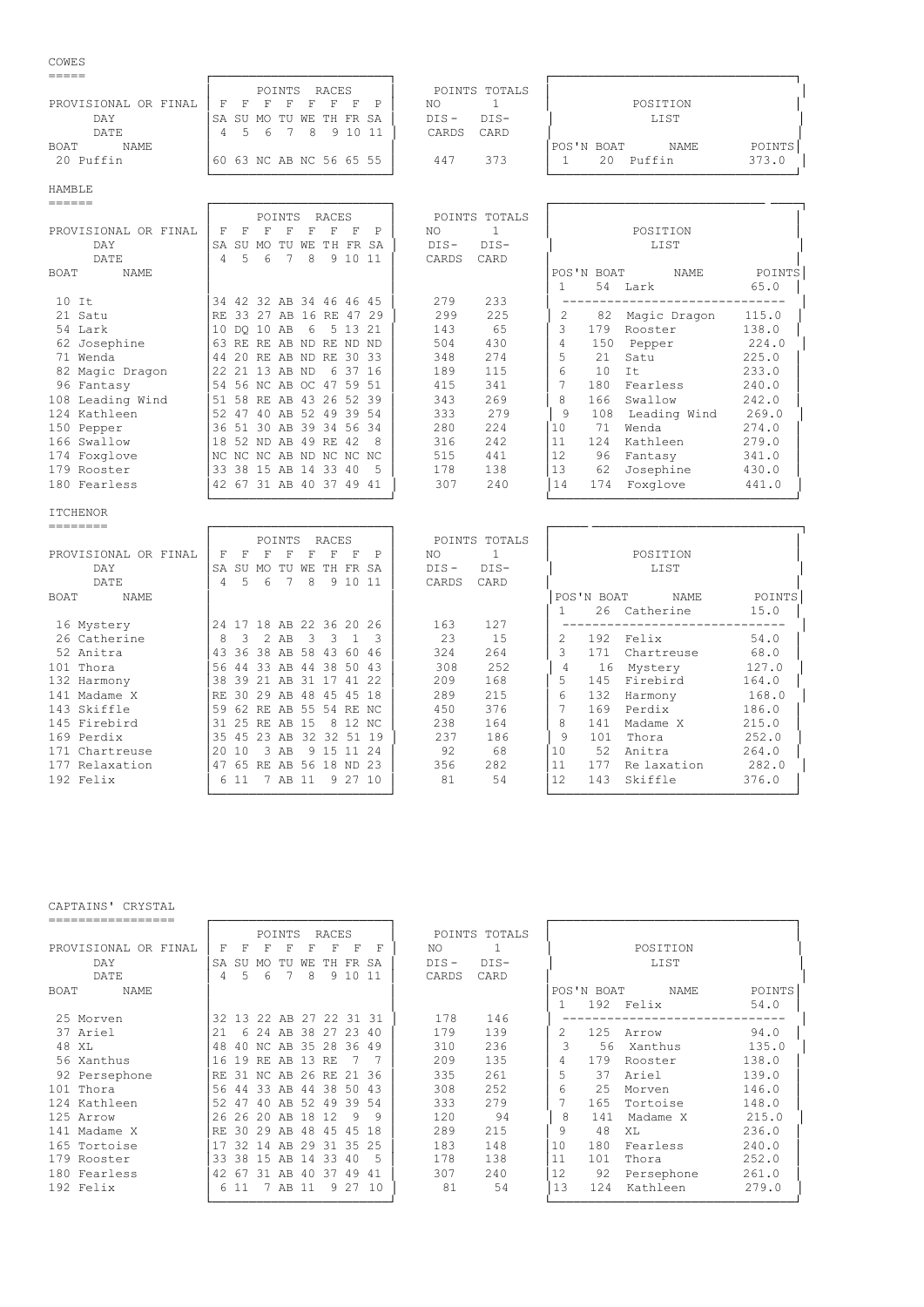#### LYMINGTON

 ========= ┌────────────────────────┐ ┌─────────────────────────────────┐ POINTS RACES │ POINTS TOTALS │<br>  $\begin{array}{ccc} \uparrow & \uparrow & \uparrow & \uparrow \\ \uparrow & \uparrow & \uparrow & \uparrow & \uparrow & \uparrow \\ \uparrow & \uparrow & \uparrow & \uparrow & \uparrow & \uparrow \\ \uparrow & \uparrow & \uparrow & \uparrow & \uparrow & \uparrow \\ \uparrow & \uparrow & \uparrow & \uparrow & \uparrow & \uparrow \\ \uparrow & \uparrow & \uparrow & \uparrow & \uparrow & \uparrow \\ \uparrow & \uparrow & \uparrow & \uparrow & \uparrow & \uparrow \\ \uparrow & \uparrow & \uparrow & \uparrow & \uparrow & \$ PROVISIONAL OR FINAL  $|$  F F F F F F F P DAY │SA SU MO TU WE TH FR SA │ DIS - DIS- │ LIST │ DATE │ 4 5 6 7 8 9 10 11 │ CARDS CARD │<br>NAME │ | NAME POINTS│  $BOAT$  NAME 1 119 Lone Star 12.0<br>
29 Artemis NC 64 NC AB ND RE RE NC 505 431 119 Lone Star 12.0 NC 64 NC AB ND RE RE NC | 505 431 | 45 50 26 AB 37 29 34 38 | 259 209 | 21 6 24 AB 38 27 23 40 | 179 139 33 Claire de Lune │45 50 26 AB 37 29 34 38 │ 259 209 │ 2 140 Lucrezia 32.0 │ 37 Ariel │21 6 24 AB 38 27 23 40 │ 179 139 │ 3 45 Jewel 36.0 │ 42 Julia │25 41 NC AB 33 16 22 35 │ 246 172 │ 4 117 X -Ray 60.0 │ │13 7 9 AB 17 4 2 1 │ 53 36<br>│48 40 NC AB 35.28.36.49 │ 310 236 48 XL 
48 40 NC AB 33 16 22 35<br>
48 XL 
48 40 NC AB 35 28 36 49<br>
48 XL 
48 40 NC AB 35 28 36 49<br>
48 XL 
48 40 NC AB 35 28 36 49<br>
48 310 236<br>
48 Southwind<br>
16 19 RE AB 13 RE 7 7<br>
209 135<br>
56 Xanthus<br>
17 161 Mayday<br>
41.0<br>
56 56 Xanthus │16 19 RE AB 13 RE 7 7 │ 209 135 │ 7 161 Mayday 141.0 │ 68 Southwind │NF 60 35 AB 53 44 61 48 │ 375 301 │ 8 131 Proxy 166.0 │ 69 Helena │58 61 ND AB 51 53 58 42 │ 397 323 │ 9 170 Oyster 168.0 │ 76 Myrtle │46 49 NC AB RE NC 33 53 │ 402 328 │10 42 Julia 172.0 │ 88 Ting How │28 ND NC AB 30 RE 18 ND │ 370 296 │11 33 Claire de Lune 209.0 │ 92 Persephone │RE 31 NC AB 26 RE 21 36 │ 335 261 │12 48 XL 236.0 │ 106 Sandpiper │27 28 RE AB ND 24 28 NC │ 328 254 │13 160 Merlin 249.0 │ 117 X-Ray │ 5 5 8 AB 19 10 15 17 │ 79 60 │14 106 Sandpiper 254.0 │ 119 Lone Star │ 1 4 1 AB 1 1 4 12 │ 24 12 │15 92 Persephone 261.0 │ 131 Proxy │19 35 34 AB 21 20 54 37 │ 220 16 6 │16 163 Miss T 281.0 │ 140 Lucrezia │ 9 2 5 AB 4 11 10 2 │ 43 32 │17 88 Ting How 296.0<br>160 Merlin │ RE 48 25 AB 25 23 55 NC 323 249 │ 18 68 Southwind 301.0 |RE 48 25 AB 25 23 55 NC | 323 249 | 18 68 Southwin<br>| 3 14 17 AB 2 RE 32 NC | 214 141 | 19 175 Xenon 161 Mayday │ 3 14 17 AB 2 RE 32 NC │ 214 141 │19 175 Xenon 308.0 │ 163 Miss T │RE 55 RE AB 47 42 16 47 │ 355 281 │ 20 69 Helena 323.0<br>170 Oyster │ 30 34 19 AB 36 55 17 32 │ 223 168 │ 21 76 Myrtle 328.0 170 Oyster 30 34 19 AB 36 55 17 32 223 168 21 76 Myrtle 328.0 328.0 329.0 414 340 22 172 Lizz Whizz 340.0 | 172 Lizz Whizz │ 55 43 NC AB 23 RE NC NC │ 414 340 │ 22 172 Lizz Whizz 340.0<br>175 Xenon │ 40 29 NC AB RE RE 48 44 │ 382 308 │ 23 178 Beatrix 348.0<br>178 Beatrix │ 12 24 RE AB NC NE NE NE │ 430 348 │ 24 29 Artemis │ 431.0 175 Xenon │40 29 NC AB RE RE 48 44 │ 382 308 │23 178 Beatrix 348.0 │  $1224$  RE AB NC NE NE NE └────────────────────────┘ └─────────────────────────────────┘ PARKSTONE ========= ┌────────────────────────┐ ┌─────────────────────────────────┐ PROVISIONAL OR FINAL | F F F F F F F P | NO 1 | POSITION │ F F F F F F F P │ NO 1<br>SA SU MO TU WE TH FR SA │ DIS- DIS- DAY │SA SU MO TU WE TH FR SA │ DIS - DIS- │ LIST │ DATE │ 4 5 6 7 8 9 10 11 │ CARDS CARD │<br>ROAT NAME POTNTS BOAT NAME │ │ │POS'N BOAT NAME POINTS│ │ │ │ 1 60 Peridot 26.0 │ 25 Morven │32 13 22 AB 27 22 31 31 │ 178 146 │ ------------------------------ │ 34 Mersa │39 27 NC AB ND 40 25 20 │ 299 225 │ 2 40 Kyperini 36.0 │ 40 Kyperini │ 7 9 4 AB 12 7 5 4 │ 48 36 │ 3 51 Athena 5 5.0 │ 43 Moonfleet │14 15 16 AB 28 21 8 30 │ 132 102 │ 4 173 Heyday 74.0 │ 47 Vanity │37 RE 37 AB 45 RE NC ND │ 412 338 │ 5 190 Maud 84.0 │ 51 Athena │ 2 8 6 AB 7 25 19 13 │ 80 55 │ 6 43 Moonfleet 102.0 │ 60 Peridot │ 4 1 DQ AB 5 2 3 11 │ 104 26 │ 7 25 Morven 146.0 │ 65 Veronique │49 54 ND AB 41 48 57 NC │ 396 322 │ 8 165 Torto ise 148.0 │ 74 Fiona │53 37 ND AB 50 41 24 NC │ 352 278 │ 9 34 Mersa 225.0 │ 89 Jinx │ 53 37 ND AB 50 41 24 NC │ 352 278 │ 9 34 Mersa 225.0<br>
89 Jinx │ 50 46 RE AB RE 50 53 NC │ 420 346 │ 10 74 Fiona 278.0<br>
165 Tortoise │ 17 32 14 AB 29 31 35 25 │ 183 148 │ 11 65 Veronique 322.0 165 Tortoise │17 32 14 AB 29 31 35 25 │ 183 148 │11 65 Veronique 322.0<br>167 Xerxes │ RE ND RE AB ND 30 29 RE │ 428 354 │12 47 Vanity 338.0 167 Xerxes │RE ND RE AB ND 30 29 RE │ 428 354 │12 47 Vanity 338.0<br>173 Heyday │ 15 18 11 AB 10 35 14 6 │ 109 74 │ 13 89 Jinx 346.0<br>100 Moud → 24 16 17 AR 24 13 6 14 │ 108 84 │ 14 167 Xerxes 354.0 173 Heyday │15 18 11 AB 10 35 14 6 │ 109 74 │ 13 89 Jinx 346.0 ∂<br>190 Maud │ 23 16 12 AB 24 13 6 14 │ 108 84 │ 14 167 Xerxes 354.0  $123$  16 12 AB 24 13 6 14 └────────────────────────┘ └─────────────────────────────────┘ YARMOUTH ======== ┌────────────────────────┐ ┌─────────────────────────────────┐ PROVISIONAL OR FINAL F F F F F F F F P | NO 1 | POSITION PROVISIONAL OR FINAL │ F F F F F F F P │ NO 1<br>DAY │ POSITION │ POSITION IS NO TU WE TH FR SA │ POSITION IS │SA SU MO TU WE TH FR SA │ DIS - DIS - │ LIST<br>│4 5 6 7 8 9 10 11 │ CARDS CARD │ DATE │ 4 5 6 7 8 9 10 11 BOAT NAME │ │ │POS'N BOAT NAME POINTS│ │ │ │ 1 125 Arrow 94.0 │ 75 Delight │57 53 36 AB 54 51 44 52 │ 347 290 │ ------------------------------ │ |RE 66 RE AB ND RE 62 ND │ 496 422 │ 2 147 Foxy 99.0 123 RE AB 42 39.38 27 │ 284 210 │ 3 135 Mollymalk

- 115 Mix │41 23 RE AB 42 39 38 27 │ 284 210 │ 3 135 Mollymalk 148.0 │ 125 Arrow │26 26 20 AB 18 12 9 9 │ 120 94 │ 4 115 Mix 210.0 │ 135 Mollymalk │29 22 RE AB 20 19 43 15 │ 222 148 │ 5 75 Delight 290.0 │ 147 Foxy │11 12 28 AB 8 14 26 28 │ 127 99 │ 6 153 Sans Souci 307.0 │ 153 Sans Souci │61 59 39 AB 46 52 63 50 │ 370 307 │ 7 162 Xenia 337.0 │
- 162 Xenia │62 57 41 AB 57 RE 64 56 │ 410 337 │ 8 102 WhiskeyJohnnie 422.0 │ └────────────────────────┘ └─────────────────────────────────┘
-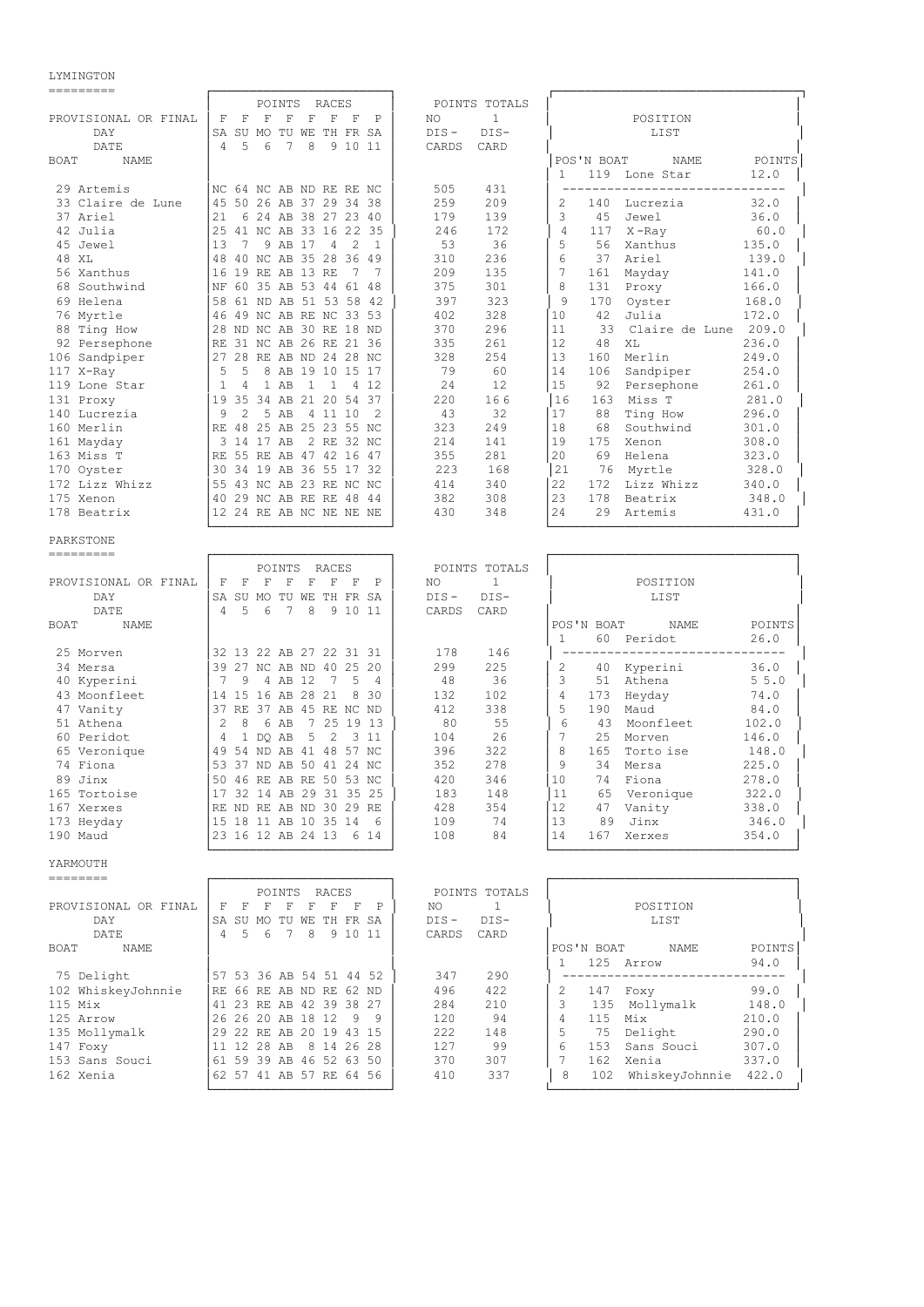# LIFEBOAT SPOONS

| ---------------                      |                                                                                                                               |                                    |                                                                                      |
|--------------------------------------|-------------------------------------------------------------------------------------------------------------------------------|------------------------------------|--------------------------------------------------------------------------------------|
|                                      | POINTS<br>RACES                                                                                                               | POINTS TOTALS                      |                                                                                      |
| PROVISIONAL OR FINAL                 | $\mathbf F$<br>$\mathbf F$<br>$\mathbf F$<br>$\mathbf F$<br>$\mathbf F$<br>F<br>- F<br>$\mathbb P$<br>SA SU MO TU WE TH FR SA | $\mathbf{1}$<br>NO                 | POSITION                                                                             |
| DAY<br>DATE                          | 4<br>5<br>6<br>7<br>8<br>9 10 11                                                                                              | $DIS-$<br>$DIS-$<br>CARDS<br>CARD  | LIST                                                                                 |
| BOAT<br>NAME                         |                                                                                                                               |                                    | POS 'N BOAT<br>POINTS<br>NAME                                                        |
|                                      |                                                                                                                               |                                    | 147<br>99.0<br>1<br>Foxy                                                             |
| 20 Puffin                            | 60 63 NC AB NC 56 65 55                                                                                                       | 373<br>447                         | 2<br>56<br>Xanthus<br>135.0                                                          |
| 21 Satu                              | RE 33 27 AB 16 RE 47 29                                                                                                       | 299<br>225                         | 179<br>3<br>Rooster<br>138.0                                                         |
| 33 Claire de Lune                    | 50 26 AB 37 29 34 38<br>45                                                                                                    | 259<br>209                         | ---------------------<br>$ -$<br>-------                                             |
| 34 Mersa                             | 39 27 NC AB ND 40 25 20                                                                                                       | 299<br>225                         | 166.0<br>4<br>131<br>Proxy                                                           |
| 42 Julia<br>48 XL                    | 25<br>41 NC AB 33 16 22 35<br>40 NC AB 35 28 36 49<br>48                                                                      | 172<br>246<br>310<br>236           | 168.0<br>5<br>132<br>Harmony<br>170<br>168.0<br>$5 =$<br>Oyster                      |
| 52 Anitra                            | 43 36 38 AB 58 43 60 46                                                                                                       | 324<br>264                         | 42<br>7<br>Julia<br>172.0                                                            |
| 56 Xanthus                           | 16<br>19 RE AB 13 RE<br>- 7<br>7                                                                                              | 209<br>135                         | 8<br>169<br>186.0<br>Perdix                                                          |
| 62 Josephine                         | 63 RE RE AB ND RE ND ND                                                                                                       | 430<br>504                         | 9<br>33<br>Claire de Lune<br>209.0                                                   |
| 65 Veronique                         | 54 ND AB 41 48 57 NC<br>49                                                                                                    | 322<br>396                         | 215.0<br>10<br>141<br>Madame X                                                       |
| 69 Helena                            | 61 ND AB 51 53 58 42<br>58                                                                                                    | 397<br>323                         | 224.0<br>11<br>150<br>Pepper                                                         |
| 74 Fiona                             | 37 ND AB 50 41 24 NC<br>53                                                                                                    | 352<br>278                         | 12<br>21<br>225.0<br>Satu                                                            |
| 76 Myrtle                            | 49 NC AB RE NC 33 53<br>46                                                                                                    | 328<br>402                         | $12 =$<br>34<br>225.0<br>Mersa                                                       |
| 88 Ting How<br>89 Jinx               | 28<br>ND NC AB 30 RE 18 ND<br>46 RE AB RE 50 53 NC<br>50                                                                      | 296<br>370<br>420<br>346           | 48<br>14<br>XL<br>236.0<br>15<br>180<br>Fearless<br>240.0                            |
| 96 Fantasy                           | 54<br>56 NC AB OC 47 59 51                                                                                                    | 415<br>341                         | 16<br>166<br>Swallow<br>242.0                                                        |
| 101 Thora                            | 56<br>44 33 AB 44 38 50 43                                                                                                    | 252<br>308                         | 17<br>249.0<br>160<br>Merlin                                                         |
| 102 WhiskeyJohnnie                   | 66 RE AB ND RE 62 ND<br>RE                                                                                                    | 422<br>496                         | 18<br>101<br>Thora<br>252.0                                                          |
| 106 Sandpiper                        | 27 28 RE AB ND 24 28 NC                                                                                                       | 254<br>328                         | 19<br>106<br>Sandpiper<br>254.0                                                      |
| 108 Leading Wind                     | 51<br>58 RE AB 43 26 52 39                                                                                                    | 269<br>343                         | 20<br>52<br>Anitra<br>264.0                                                          |
| 124 Kathleen                         | 52 47 40 AB 52 49 39 54                                                                                                       | 279<br>333                         | 21<br>108<br>Leading Wind<br>269.0                                                   |
| 131 Proxy                            | 19<br>35 34 AB 21 20 54 37                                                                                                    | 220<br>166                         | 22<br>74<br>278.0<br>Fiona                                                           |
| 132 Harmony<br>141 Madame X          | 38<br>39 21 AB 31 17 41 22<br>30 29 AB 48 45 45 18<br>RE                                                                      | 209<br>168<br>215<br>289           | 23<br>279.0<br>124<br>Kathleen<br>24<br>163<br>Miss T<br>281.0                       |
| 143 Skiffle                          | 59 62 RE AB 55 54 RE NC                                                                                                       | 376<br>450                         | 25<br>88<br>Ting How<br>296.0                                                        |
| 147 Foxy                             | 11 12 28 AB<br>8 14 26 28                                                                                                     | 99<br>127                          | 26<br>153<br>Sans Souci<br>307.0                                                     |
| 150 Pepper                           | 36 51 30 AB 39 34 56 34                                                                                                       | 280<br>224                         | 27<br>175<br>308.0<br>Xenon                                                          |
| 153 Sans Souci                       | 59 39 AB 46 52 63 50<br>61                                                                                                    | 307<br>370                         | 28<br>65<br>Veronique<br>322.0                                                       |
| 160 Merlin                           | RE 48 25 AB 25 23 55 NC                                                                                                       | 323<br>249                         | 29<br>69<br>323.0<br>Helena                                                          |
| 162 Xenia                            | 62 57 41 AB 57 RE 64 56                                                                                                       | 337<br>410                         | 30<br>328.0<br>76<br>Myrtle                                                          |
| 163 Miss T<br>166 Swallow            | RE 55 RE AB 47 42 16 47<br>18<br>52 ND AB 49 RE 42<br>8                                                                       | 355<br>281<br>316<br>242           | 31<br>162<br>337.0<br>Xenia<br>32<br>96<br>341.0<br>Fantasy                          |
| 169 Perdix                           | 35 45 23 AB 32 32 51 19                                                                                                       | 237<br>186                         | 33<br>89<br>Jinx<br>346.0                                                            |
| 170 Oyster                           | 34 19 AB 36 55 17 32<br>30                                                                                                    | 223<br>168                         | 34<br>178<br>Beatrix<br>348.0                                                        |
| 174 Foxglove                         | NC NC NC AB ND NC NC NC                                                                                                       | 515<br>441                         | 35<br>20<br>Puffin<br>373.0                                                          |
| 175 Xenon                            | 29 NC AB RE RE 48<br>40<br>-44                                                                                                | 382<br>308                         | 36<br>Skiffle<br>143<br>376.0                                                        |
| 178 Beatrix                          | 12 24 RE AB NC NE NE NE                                                                                                       | 430<br>348                         | 37<br>422.0<br>102<br>WhiskeyJohnnie                                                 |
| 179 Rooster                          | 33<br>38 15 AB 14 33 40<br>5                                                                                                  | 138<br>178                         | 38<br>62<br>430.0<br>Josephine                                                       |
| 180 Fearless                         | 42 67 31 AB 40 37 49 41                                                                                                       | 307<br>240                         | 39<br>174<br>Foxglove<br>441.0                                                       |
| LADIES' BOWL                         |                                                                                                                               |                                    |                                                                                      |
| ------------                         |                                                                                                                               |                                    |                                                                                      |
|                                      | POINTS<br><b>RACES</b>                                                                                                        | POINTS TOTALS                      |                                                                                      |
| PROVISIONAL OR FINAL<br>DAY          | $F$ $F$ $F$<br>F<br>$F$ F<br>F<br>F                                                                                           | $\mathbf{1}$<br>NO                 | POSITION<br>LIST                                                                     |
| DATE                                 | SA SU MO TU WE TH FR SA<br>$4\quad 5\quad 6$<br>7 8 9 10 11                                                                   | $DIS -$<br>$DIS-$<br>CARD<br>CARDS |                                                                                      |
| BOAT NAME                            |                                                                                                                               |                                    | POS'N BOAT NAME<br>POINTS                                                            |
|                                      |                                                                                                                               |                                    | 135 Mollymalk<br>148.0<br>$1 -$                                                      |
| 71 Wenda                             | 44 20 RE AB ND RE 30 33                                                                                                       | 348<br>274                         | ------------------------------                                                       |
| 135 Mollymalk                        | 29 22 RE AB 20 19 43 15                                                                                                       | 222<br>148                         | 170 Oyster<br>168.0<br>2                                                             |
| 170 Oyster<br>177 Relaxation         | 30 34 19 AB 36 55 17 32<br>47 65 RE AB 56 18 ND 23                                                                            | 223<br>168<br>356<br>282           | $\overline{\mathbf{3}}$<br>71 Wenda<br>274.0<br>$4 \quad$<br>177 Relaxation<br>282.0 |
|                                      |                                                                                                                               |                                    |                                                                                      |
|                                      |                                                                                                                               |                                    |                                                                                      |
| OLD MASTERS' CUP<br>---------------- |                                                                                                                               |                                    |                                                                                      |
|                                      | POINTS RACES                                                                                                                  | POINTS TOTALS                      |                                                                                      |
| PROVISIONAL OR FINAL                 | F F F F F F F F                                                                                                               | NO<br>$\mathbf{1}$                 | POSITION                                                                             |
| DAY                                  | SA SU MO TU WE TH FR SA                                                                                                       | $DIS-$<br>DIS-                     | LIST                                                                                 |
| DATE                                 | 4 5 6 7 8 9 10 11                                                                                                             | CARDS CARD                         |                                                                                      |
| BOAT NAME                            |                                                                                                                               |                                    | POS'N BOAT NAME<br><b>POINTS</b><br>$\mathbf{1}$                                     |
| 20 Puffin                            | 60 63 NC AB NC 56 65 55                                                                                                       | 447<br>373                         | 119 Lone Star<br>12.0<br>----------------------------                                |
| 88 Ting How                          | 28 ND NC AB 30 RE 18 ND                                                                                                       | 370<br>296                         | 140 Lucrezia<br>32.0<br>2                                                            |
| 119 Lone Star                        | 1 4 1 AB<br>1 1 4 12                                                                                                          | 24<br>12                           | $\overline{\mathbf{3}}$<br>165 Tortoise<br>148.0                                     |
| 140 Lucrezia                         | 9 2 5 AB<br>4 11 10 2                                                                                                         | 43<br>32                           | 4<br>150 Pepper<br>224.0                                                             |
| 150 Pepper                           | 36 51 30 AB 39 34 56 34                                                                                                       | 280<br>224                         | 5<br>88 Ting How<br>296.0                                                            |
| 165 Tortoise                         | 17 32 14 AB 29 31 35 25                                                                                                       | 183<br>148                         | 6<br>20 Puffin<br>373.0<br>7                                                         |
| 174 Foxglove                         | NC NC NC AB ND NC NC NC                                                                                                       | 515<br>441                         | 174 Foxglove<br>441.0                                                                |